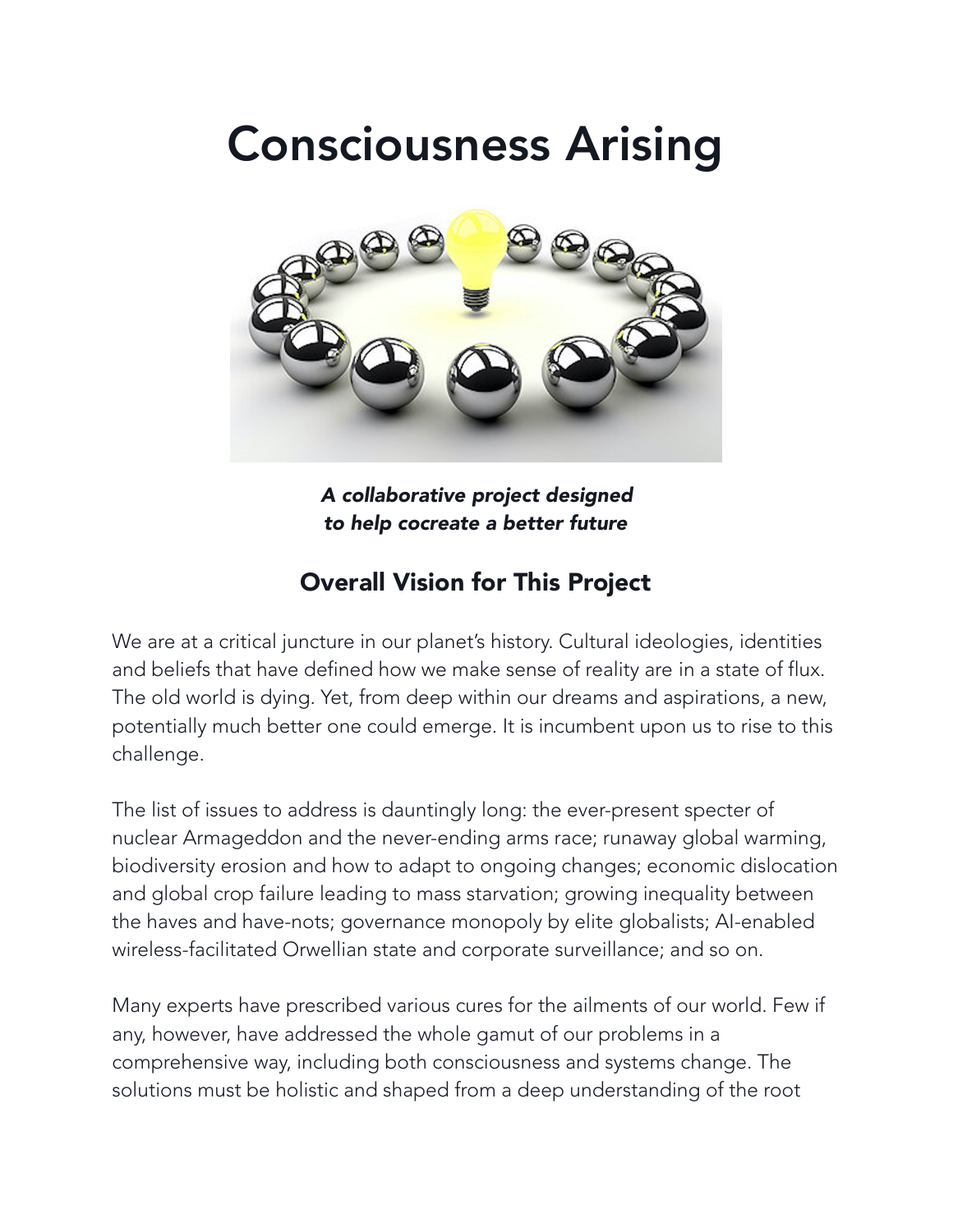causes of what's wrong, otherwise we will simply continue hacking away at the branches of our predicaments.

## Then what?

What if ordinary people were to explore, in an open space where all voices are unleashed, heard and celebrated, the three following themes, the main focus being on the first one: *Envisioning a Future of Our Wildest Dreams - Obstacles and Challenges to Overcome - Options and Solutions to Make it Happen…* 

What if from the harvest of their insightful observations and ideas, teams of skilled wordsmiths would refine the ore of these visionary solutions and bring into sharp focus a plausible pathway to a new truly viable civilization…

What if the outcome of this cocreative process was then presented to the world, through various means and media, to inspire people into adopting these core visions and solutions, and adapting them to their local circumstances…

If this sound like a realistic and workable plan to you, let's delve in a bit further.

### **Ideation**

Over the course of one day, on Saturday May 7, a group of people from around the world will take time, through two 3-hour sessions on Zoom, to be in deep dialogue and discovery with one another, in a format enabling the wisdom in us all to rise. Using a collaborative process called *[Open Space Technology](https://openspaceworld.org/wp2/what-is/)*, they will address through multiple small group meetings the three core themes mentioned above. From a list of possible sub-themes and topics, a selection will be spontaneously proposed by participants after some introductory remarks by the event organisers.

Everyone can then go explore what they are passionate about by delving into the sub-topic of their choosing. Some may opt to surf through several groups and pollinate them with what they have gleaned from other group discussions. Everyone will tap into their soul feelings and life experience to bring their unique perspective to the process. Each group will select a recorder tasked with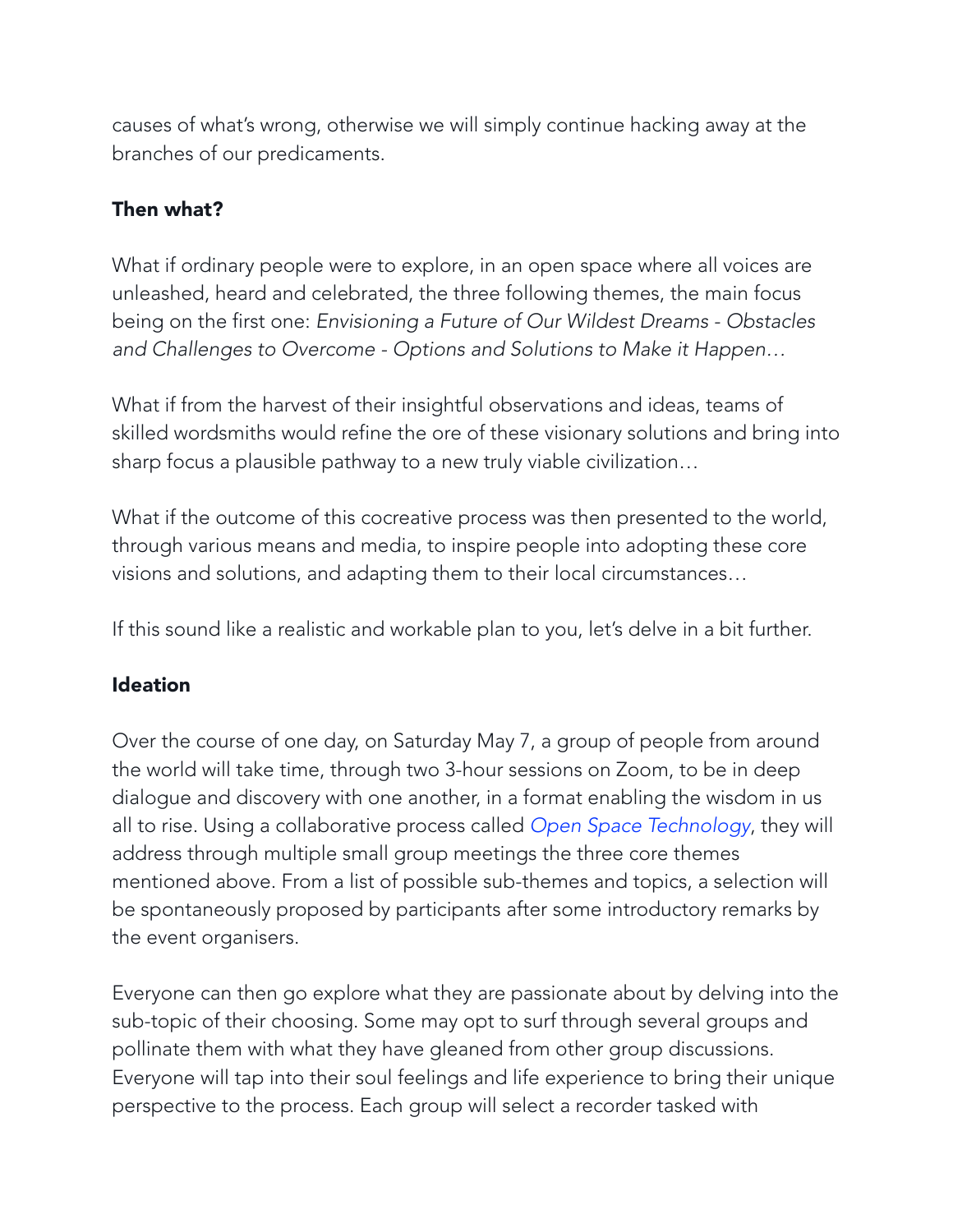reporting back to everyone the gist of the best visions, understandings and solutions that will emerge.

For the sake of continuity of knowledge and know-how, every participant will be requested to commit to attend these two 3-hour sessions, on May 7, and to watch this short [video](https://youtu.be/XCPZ5iQLlnA) introducing how the *Open Space Technology* works. Written and video material will be made available to those who wish to explore beforehand some aspects of the themes to be discussed.

We trust these meetings of hearts and minds will be a fun and fulfilling experience of group cocreativity. We will cast aside cultural norms, transcend habitual thought patterns and boldly imagine the future of our wildest dreams, identify the root causes of our current problems and together sketch out a path towards successful resolution.

#### Refinement

Among the possibilities we will explore, the most motivated participants and others from the larger community of progressively minded people could then be invited to join, each according to their main area(s) of interest, in a group of enlightened thinkers. Their mission would be to weave together a synthesis of their deeper exploration of the visions, issues and solutions outlined in stage one of this project, while always staying connected with and never losing sight of the Essence of their inner guidance.

We envision that each group will be autonomous in setting the pace of their work and ascribing tasks among themselves. They will be encouraged to use the methods offered at [www.liberatingstructures.com.](http://www.liberatingstructures.com/) This introductory 21 minute [video](https://youtu.be/mILdXSSLXVc) explains how the *Liberating Structures* designed by Keith McCandless and Henri Lipmanowicz can be adapted and used in the context of this online project and this 3-minute [video](https://youtu.be/fwtAwgPRVbY) describes one of its 33 methods that is particularly well adapted to online Zoom meetings. The ongoing progress of their work will be made available as it is produced through [www.consciousnessarising.org](https://consciousnessarising.org/) that will serve as an archival storage site for this whole process. More details will come later, in part as a result of what will come out of the first leg of this project.